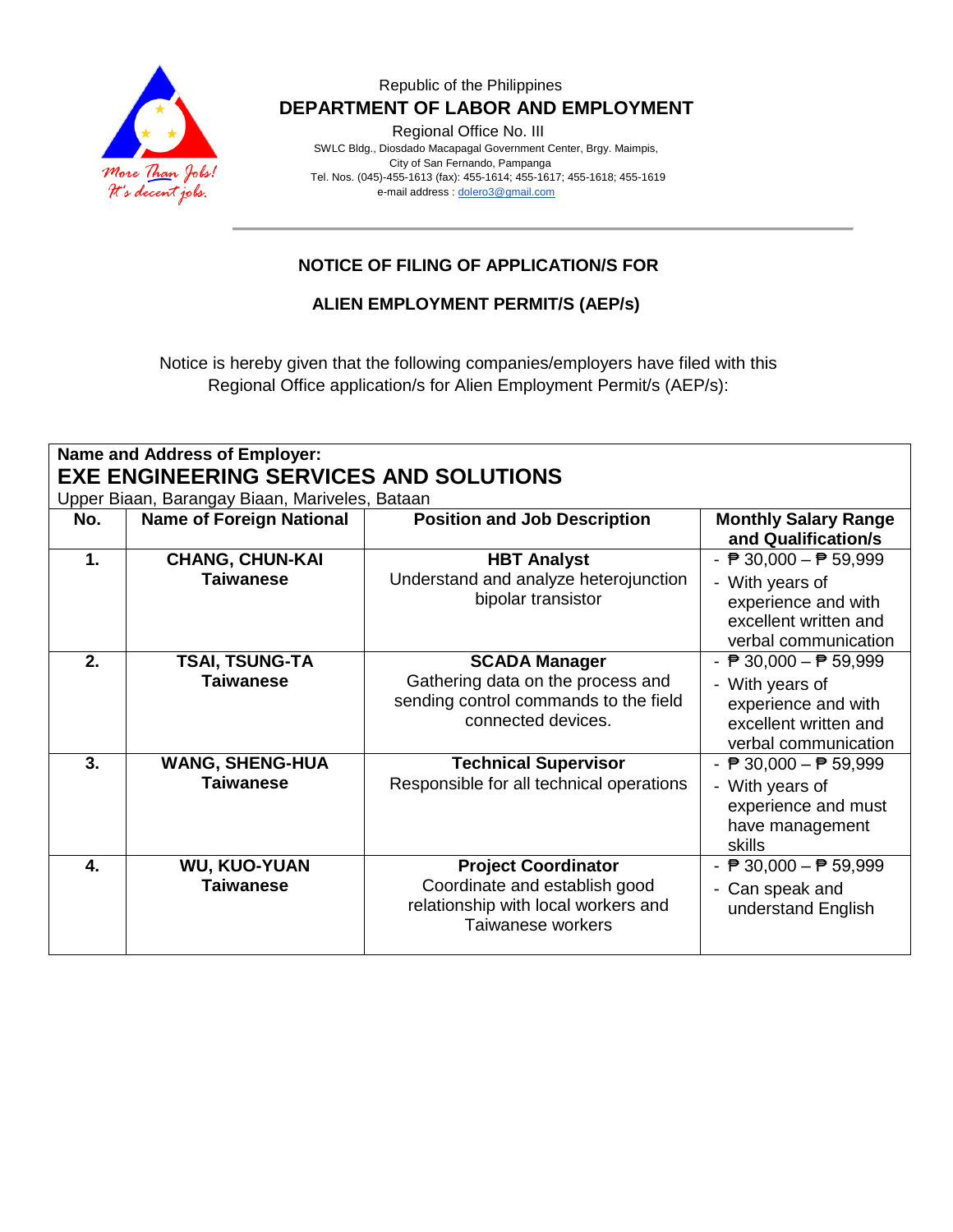

Regional Office No. III

 SWLC Bldg., Diosdado Macapagal Government Center, Brgy. Maimpis, City of San Fernando, Pampanga Tel. Nos. (045)-455-1613 (fax): 455-1614; 455-1617; 455-1618; 455-1619 e-mail address [: dolero3@gmail.com](mailto:dolero3@gmail.com)

| <b>Name and Address of Employer:</b><br><b>REALSTEEL CORPORATION</b><br>8 Purok 1 San Isidro San Simon, Pampanga |                                        |                                                                                                                |                                                                                        |  |
|------------------------------------------------------------------------------------------------------------------|----------------------------------------|----------------------------------------------------------------------------------------------------------------|----------------------------------------------------------------------------------------|--|
| No.                                                                                                              | <b>Name of Foreign National</b>        | <b>Position and Job Description</b>                                                                            | <b>Monthly Salary Range</b><br>and Qualification/s                                     |  |
|                                                                                                                  | <b>HUANG, HANYAN</b><br><b>Chinese</b> | <b>Installation Supervisor</b><br>Supervise overall installation of<br>machinery and equipment in all facility | - $\overline{P}$ 30,000 - $\overline{P}$ 59,999<br>- Excellent<br>communication skills |  |

# **Name and Address of Employer: GUDANG TMSARANG CLINIC INC.**

Mr. JJ Building Lot 27 C1, Fil-am F-ship Hi-way Anunas, Angeles City

| No. | <b>Name of Foreign National</b> | <b>Position and Job Description</b>                                                             | <b>Monthly Salary Range</b><br>and Qualification/s                                                                      |
|-----|---------------------------------|-------------------------------------------------------------------------------------------------|-------------------------------------------------------------------------------------------------------------------------|
|     | <b>CHUN, SEOYOUNG</b><br>Korean | <b>Acupuncturist</b><br>Prepare herbal treatment, collecting the<br>medical history of patients | - $\overline{P}$ 60,000 - $\overline{P}$ 89,999<br>- College graduate<br>- Can speak and write<br>in Korean and English |

| <b>Name and Address of Employer:</b><br>DIFFUSION WEAR SOLUTIONS PHILIPPINES, INC.<br>New Site St. San Gabriel, Santa Maria, Bulacan |                                                            |                                                                                                        |                                                                                                                                           |
|--------------------------------------------------------------------------------------------------------------------------------------|------------------------------------------------------------|--------------------------------------------------------------------------------------------------------|-------------------------------------------------------------------------------------------------------------------------------------------|
| No.                                                                                                                                  | <b>Name of Foreign National</b>                            | <b>Position and Job Description</b>                                                                    | <b>Monthly Salary Range</b><br>and Qualification/s                                                                                        |
|                                                                                                                                      | <b>SHARMA, SAHIRAM</b><br><b>MANSARAM</b><br><b>Indian</b> | <b>Project Officer</b><br>Responsible for management of cement<br>plant commissioning projects on site | - $\overline{P}$ 30,000 - $\overline{P}$ 59,999<br>- Solid experience in<br>related industry<br>particularly cement<br>plant construction |

| <b>Name and Address of Employer:</b><br><b>SEVEN-SEVEN-SEVEN TOURS INC.</b><br>Unit #301 Omnistellar Bldg. Blk. 29 Fil-am F-ship Hi-way, Cutcut, Angeles City |                                         |                                                                                   |                                                    |  |
|---------------------------------------------------------------------------------------------------------------------------------------------------------------|-----------------------------------------|-----------------------------------------------------------------------------------|----------------------------------------------------|--|
| No.                                                                                                                                                           | <b>Name of Foreign National</b>         | <b>Position and Job Description</b>                                               | <b>Monthly Salary Range</b><br>and Qualification/s |  |
|                                                                                                                                                               | <b>DUO, XIAOLIANG</b><br><b>Chinese</b> | <b>Chinese Travel Agent</b><br>Planning and disseminating in depth<br>itineraries | - $\overline{P}$ 60,000 - $\overline{P}$ 58,999    |  |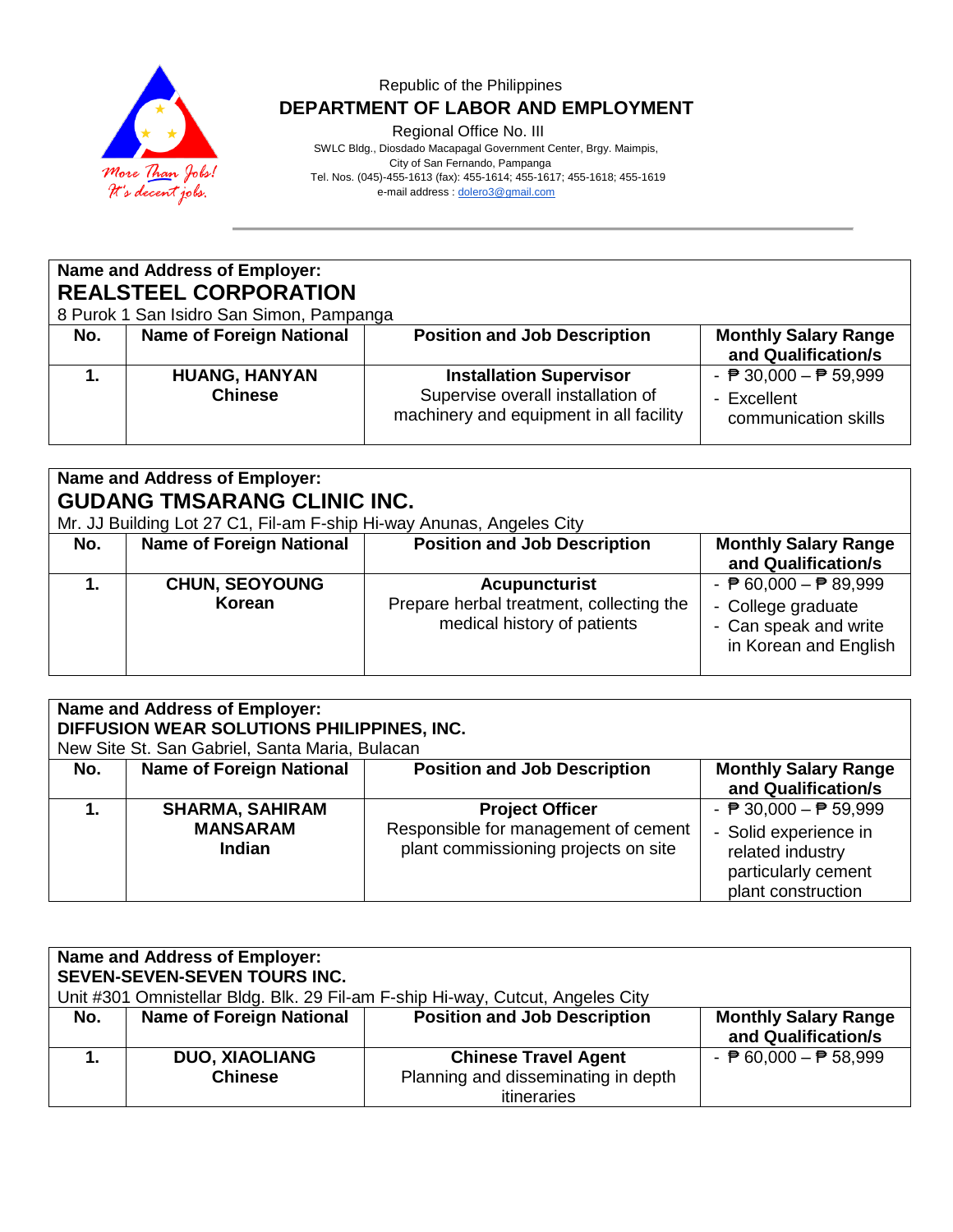

Regional Office No. III

 SWLC Bldg., Diosdado Macapagal Government Center, Brgy. Maimpis, City of San Fernando, Pampanga Tel. Nos. (045)-455-1613 (fax): 455-1614; 455-1617; 455-1618; 455-1619 e-mail address [: dolero3@gmail.com](mailto:dolero3@gmail.com)

## **Name and Address of Employer: SHORE 360, INC.**

Unit 2F-2, 3, 4 Philexcel Business Center 6, Philexcel Business Park, M.A. Roxas Highway CFZP

| No. | <b>Name of Foreign National</b>       | <b>Position and Job Description</b>                                                                                                                       | <b>Monthly Salary Range</b><br>and Qualification/s                                                                               |
|-----|---------------------------------------|-----------------------------------------------------------------------------------------------------------------------------------------------------------|----------------------------------------------------------------------------------------------------------------------------------|
|     | <b>SHARMA, AMITA</b><br><b>Indian</b> | <b>Senior Business Analyst</b><br>Documents requirements, define scope<br>and objectives and formulate system to<br>parallel overall business strategies. | - $\overline{P}$ 90,000 – $\overline{P}$ 149,999<br>- Technical background<br>- Knowledge of<br>ecommerce trends<br>and solution |

## **Name and Address of Employer: HYUNDAI ENGINEERING & CONSTRUCTION CO. LTD.**

28/F Tower 2 The Enterprise Center, Ayala Ave. Cor. Paseo De Roxas, San Lorenzo, Makati City (for Its Project on Region 3).

| No. | <b>Name of Foreign National</b>      | <b>Position and Job Description</b>                                                                 | <b>Monthly Salary Range</b><br>and Qualification/s                                                                         |
|-----|--------------------------------------|-----------------------------------------------------------------------------------------------------|----------------------------------------------------------------------------------------------------------------------------|
| 1.  | <b>KIM, YOUNG HOON</b><br>Korean     | <b>Fabrication Manager</b><br>Manage and generating man-hour<br>reports.                            | - $\overline{P}$ 60,000 - $\overline{P}$ 89,999<br>- With good leadership<br>and managing skills.                          |
| 2.  | <b>KIM, KYOUNGJUN</b><br>Korean      | <b>Workshop Manager</b><br>Managing & organizing equipment to<br>support the workshop activities.   | - $\overline{P}$ 60,000 - $\overline{P}$ 89,999<br>- With strong work<br>ethics & well familiar<br>on workshop activities. |
| 3.  | <b>YU, BYUNGHUN</b><br><b>Korean</b> | <b>Fabrication Manager</b><br>Manage and generating man-hour<br>reports.                            | - $\overline{P}$ 60,000 - $\overline{P}$ 89,999<br>- With good leadership<br>and managing skills.                          |
| 4.  | EOM, KYUNG-SU<br><b>Korean</b>       | <b>Workshop Manager</b><br>Managing daily works schedules.                                          | - $\overline{P}$ 60,000 - $\overline{P}$ 89,999<br>- Managing skills and<br>well familiar in<br>terminology.               |
| 5.  | <b>JANG, HOJUN</b><br><b>Korean</b>  | <b>Erection Manager</b><br>Managing and coordinating with the<br>vendors, sales representative.     | - $\overline{P}$ 60,000 - $\overline{P}$ 89,999<br>- With multi-site<br>operation.                                         |
| 6.  | <b>BACK, ILYEOB</b><br><b>Korean</b> | <b>Erection Manager</b><br>Manage and analyzing appropriate data<br>to demonstrate the suitability. | - $\overline{P}$ 60,000 - $\overline{P}$ 89,999<br>- Time management<br>and strategic planning.                            |